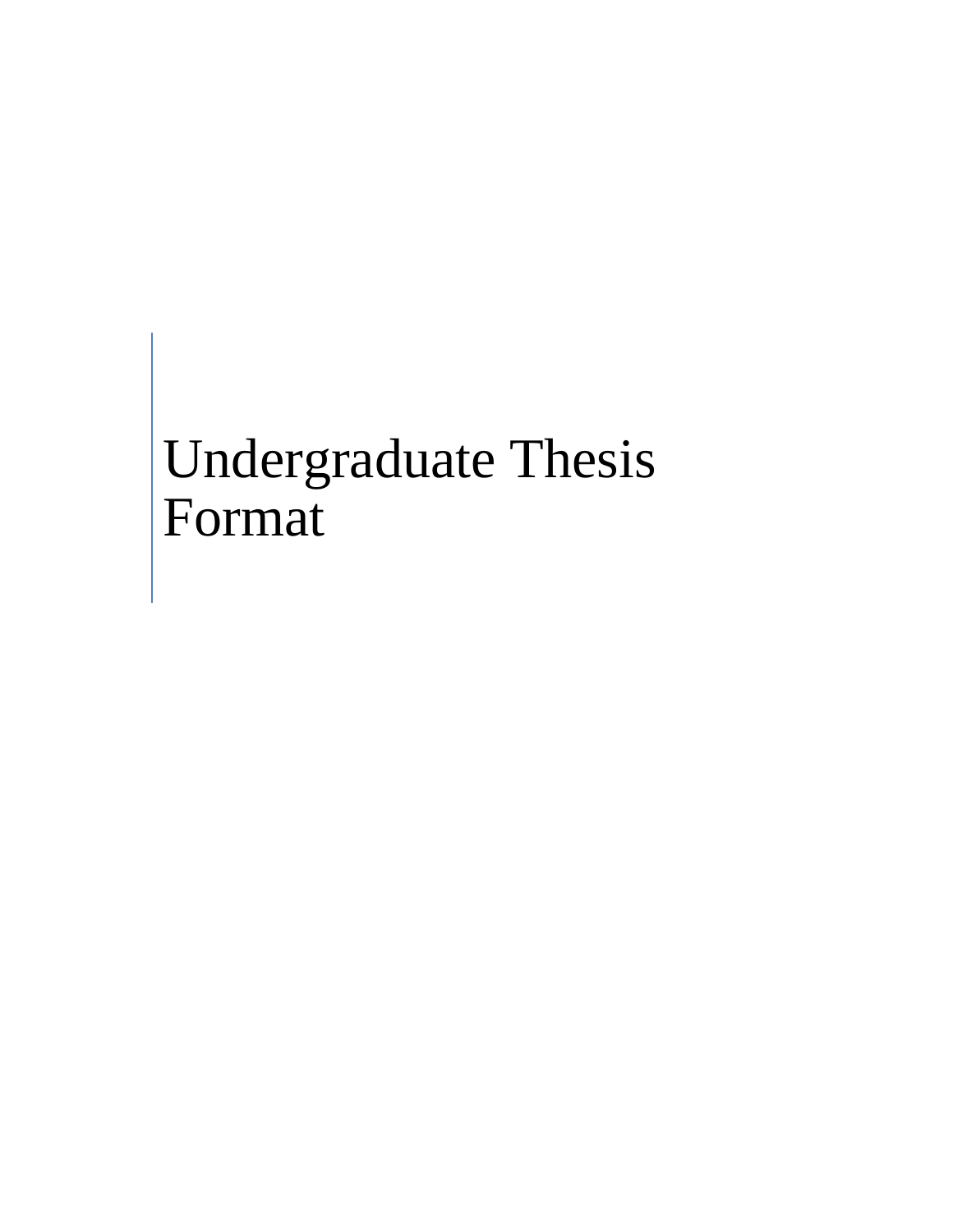#### **TABLE OF CONTENTS**

| 2.1.6 Statement of Consent of Thesis Publication for Academic Interests 5 |            |
|---------------------------------------------------------------------------|------------|
|                                                                           |            |
|                                                                           |            |
|                                                                           |            |
|                                                                           |            |
|                                                                           |            |
|                                                                           |            |
|                                                                           |            |
|                                                                           |            |
|                                                                           |            |
|                                                                           |            |
| 3.3 Page Numbering                                                        | $\ldots 8$ |
|                                                                           |            |
|                                                                           |            |
|                                                                           |            |
|                                                                           |            |
|                                                                           |            |
|                                                                           |            |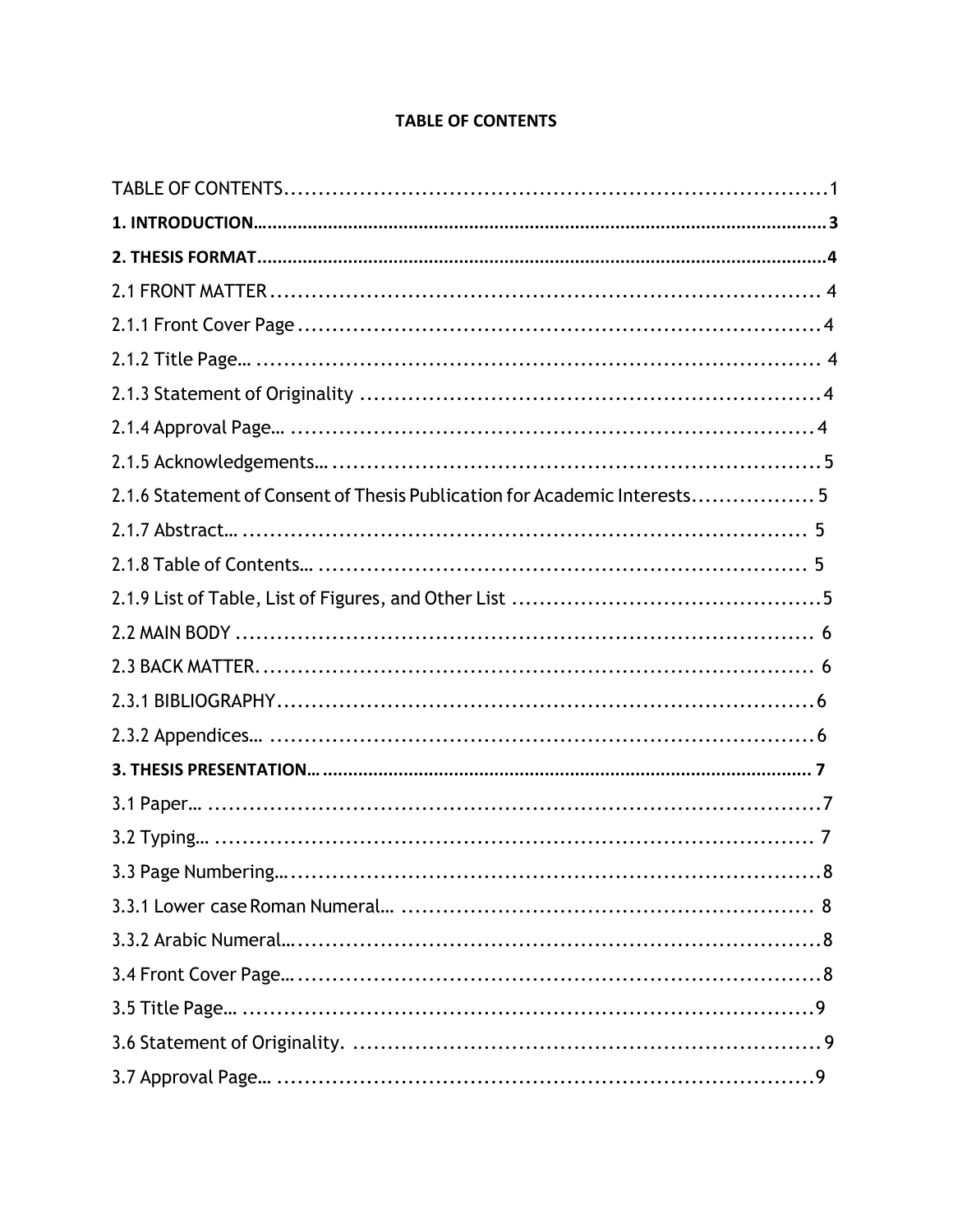| 3.9 Statement of Consent of Thesis Publication for Academic Interests 9 |  |
|-------------------------------------------------------------------------|--|
|                                                                         |  |
|                                                                         |  |
|                                                                         |  |
|                                                                         |  |
|                                                                         |  |
|                                                                         |  |
|                                                                         |  |
|                                                                         |  |
|                                                                         |  |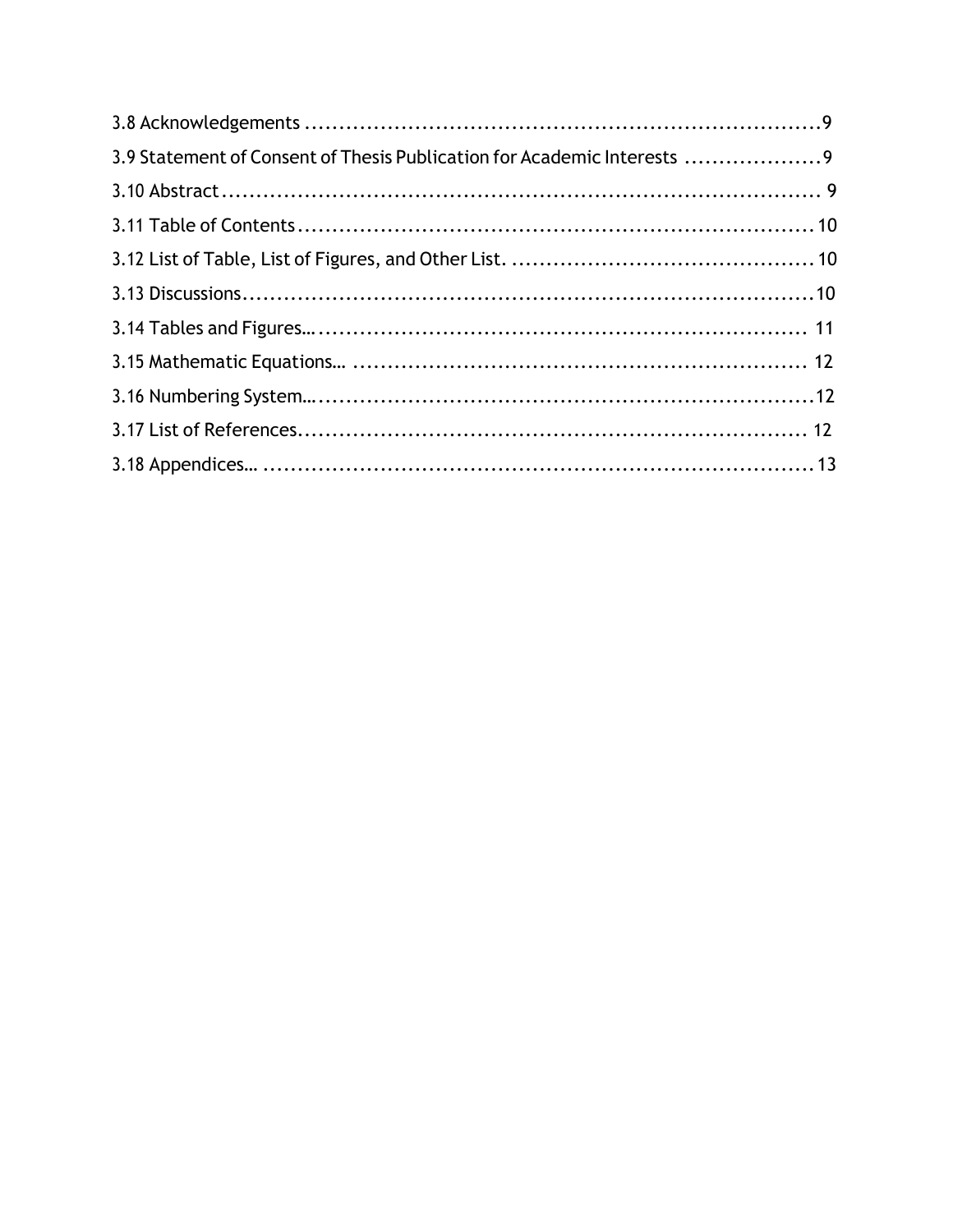# **APPENDICES**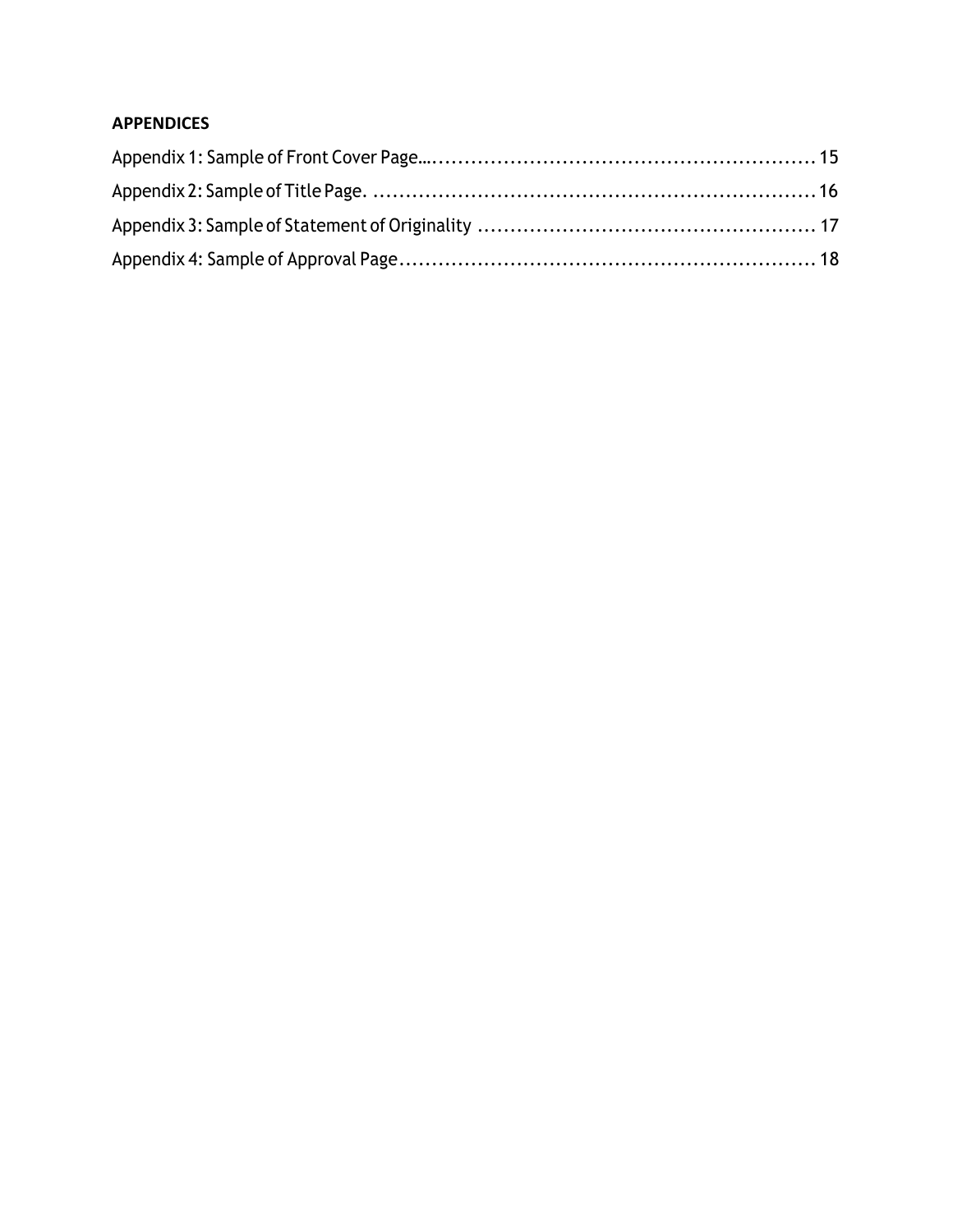#### <span id="page-4-0"></span>**1. INTRODUCTION**

Thesis / Final Project (TA) is scientific papers written according to rules based on the principles of science and Bahasa Indonesia, under the supervision or direction of the supervisor, to meet the quality criteria established in accordance to scientific ground respectively. Thesis/Final Project is prepared as one of the requirements for completing a course of study. Thesis/Final Project referred in this Guidance includes, but are not limited to thesis, dissertation, and the draft produced by the academic community of University of Indonesia.

The work will be part of the UI Library's collections named collections of UI-ana, namely the scientific papers produced by academic community of UI, writing about the UI, and about the prominent figure of UI. In an effort to document the entire collection of UI-ana, in both printed and digital format, a Guidance of Thesis Writing that can be used for all faculty and Graduate Program without diminishing the uniqueness of each faculty / department.

TheGuidanceispreparedbytheaTeamforDraftingGuidanceforThesisWritingandaTeam UI‐ana Digitization coordinated by the UI Library, and published with the aim of providing guidance to the author. The Drafting team provides an opportunity for Study Program / Department of the Faculty to make additional guidance on matters not provided for in this Guidance. UI Rector has enacted this Guidance via SK Number: 628/SK/R/UI/2008 dated June 16, 2008 and UI academic community shall use them as a guide in thesis writing.

## **2. FORMAT OF THESIS**

Technical Guidance of Thesis Writing is comprised of three parts: (a) introduction; (b) discussion; and (c) conclusion.

## **2.1 INTRODUCTION**

The Introduction of thesis consists of:

- a. Front Cover Page
- b. Title Page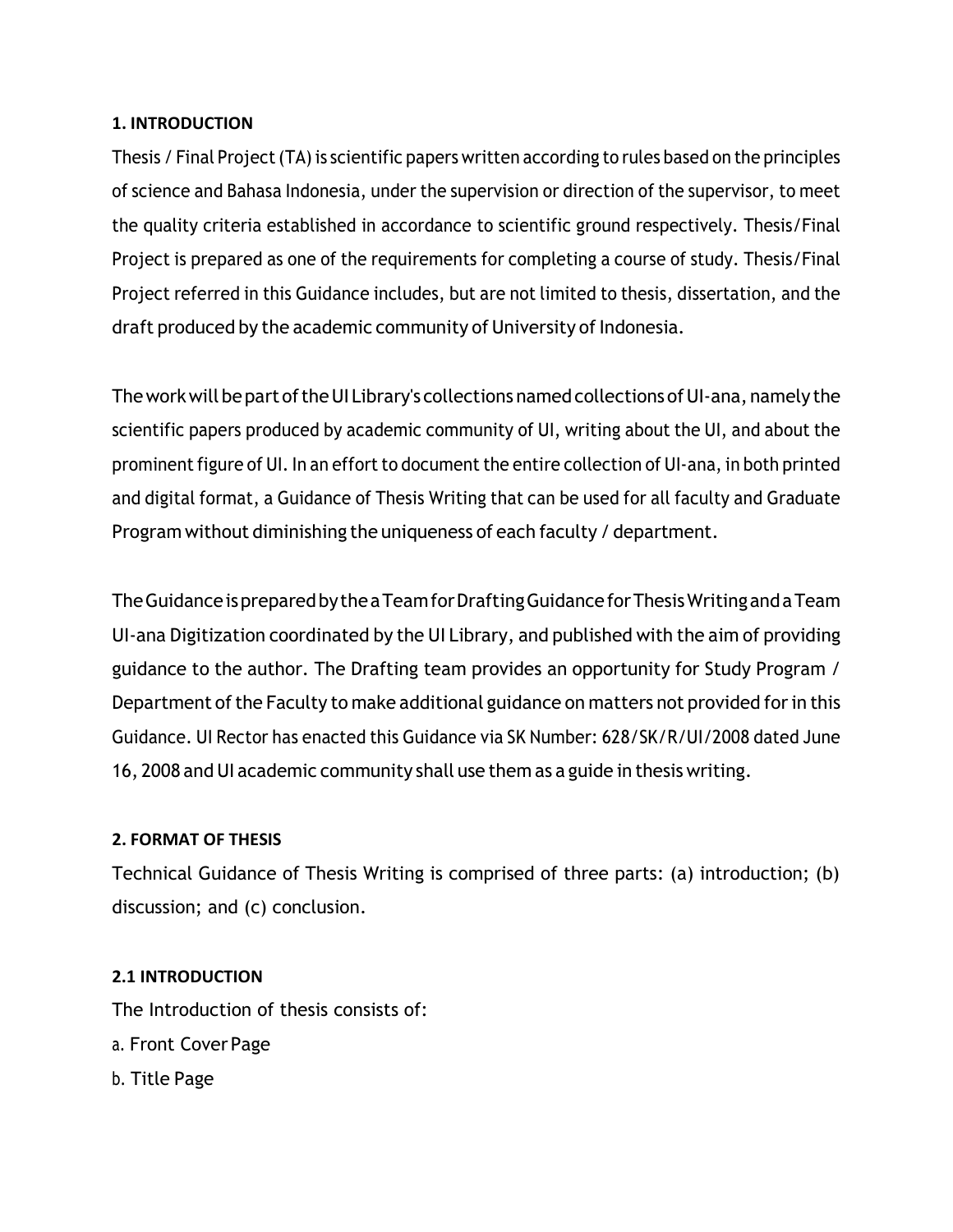c. Statement ofOriginality

- d. Approval Page
- e. Acknowledgements (ifapplicable)
- f. Statement of Consent of Thesis Publication for Academic Interests
- g. Abstract (in bahasa Indonesia and English) h. Table of Contents
- i. List of Tables (if applicable)
- j. List of Figures (if applicable)
- k. List of Equations (if applicable)
- l. List of Notes (if applicable)
- m. Other List (if applicable)
- n. Appendices (ifapplicable)

## <span id="page-5-0"></span>**2.1.1 Front Cover Page**

As the front page of a scientific work is read the first, the Cover Page should be able to provide brief, clear and unambiguous information to the reader about the scientific work that include a form of title, the type of scientific papers (thesis / dissertation), the identity of the author, institution, and year of certification. Item 3.4 contains the terms of the Cover Page writing. Appendix 1 shows a sample of Cover Page.

#### <span id="page-5-1"></span>**2.1.2 Title Page**

In general, the information given on the Title Page is the same as that of the Cover Page, but the Title Page includes additional information on the purpose of writing the scientific paper. Item3.5showsprovisionsonwritingoftheTitlePage.SampleofThetitlepagecanbeseenin Appendix 2.

## <span id="page-5-2"></span>**2.1.3 Statement of Originality**

This page contains a written statement from the author that the final project is his/her own work by following the rules of scientific writing. Provisions on the writing of Statement of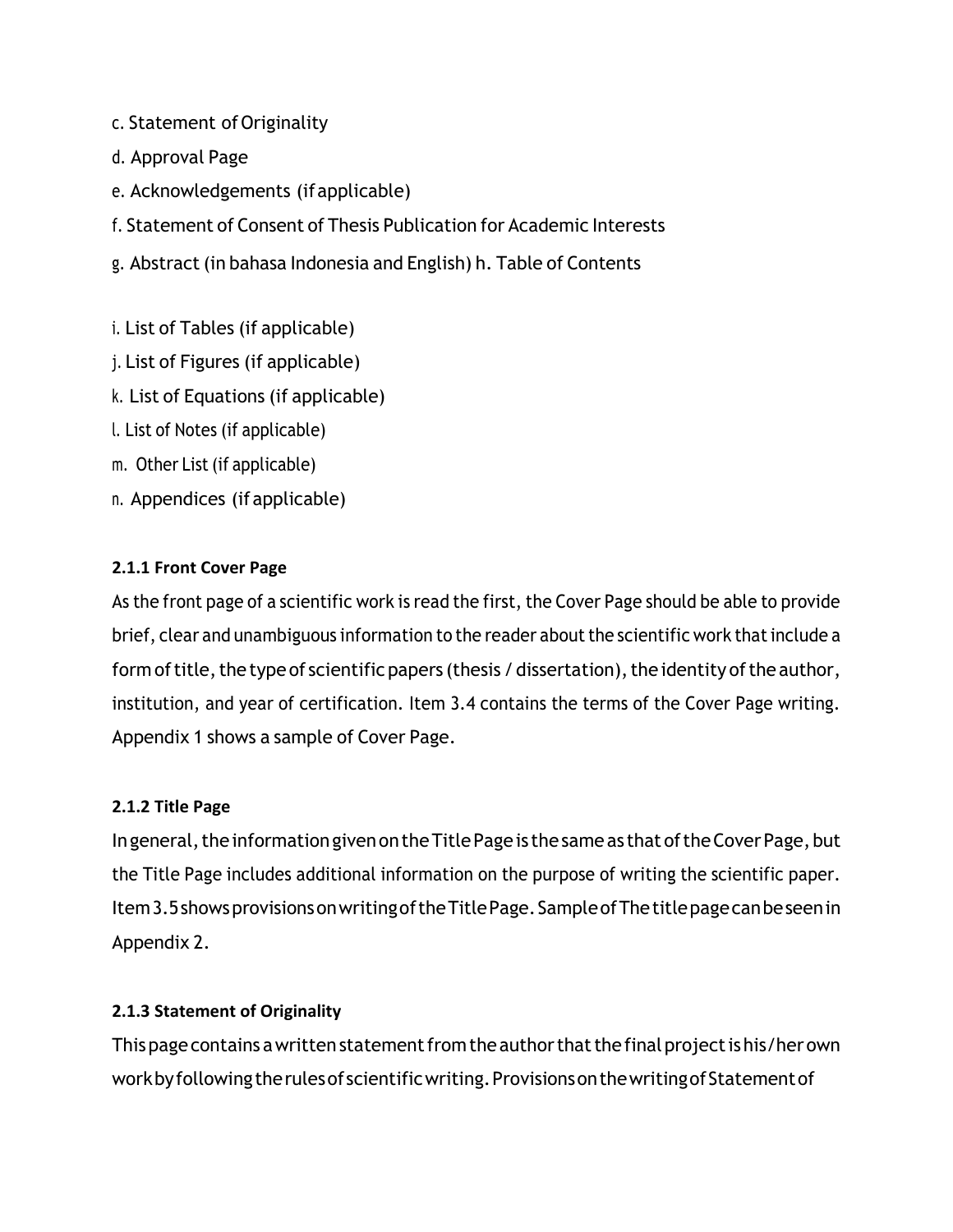Originality can be seen in item 3.6. Sample of Statement of Originality can be found in Appendix 3.

# **2.1.4 Certification of Approval**

The Approval Page functions to ensure the validity of scientific papers or statements of acceptance, especially theses and dissertations by the author's institution. In certain faculties, such as FKG (Faculty of Dentistry), the "Approval Page" should additionally include the statement of "pass the test of research ethics" when the subject of research are living beings or inanimate objects whose human rights must be maintained or respected.

The writing of the statement follows the provisions so far applicable in the FKG.

Provisions concerning the writing of Approval Page can be found in item 3.7.

Example of Certification Page can be viewed in Appendix 4.

Note: The use of the term "board of examiners" (supervisor and examiner) and the composition or the number of members of the "board of examiners" depends on the policy of each faculty or Graduate Program.

# **2.1.5 Preface/Acknowledgements**

Preface page contains a brief introduction to the scientific work. Acknowledgments page containswordofthanksorappreciationtothosewhohaveassistedinthepreparationofthe final task. Preferably, a word of thanks or appreciation also specify the assistance they provide, such as assistance in obtaining feedback, data, information resources, and assistance in completing the final task. Provisions on writing Preface / Acknowledgements can be seen in item 3.8. Sample of Acknowledgments can be seen in Appendix 5.

# <span id="page-6-0"></span>**2.1.6 Statement of Consent of Thesis Publication for Academic Interests**

This page contains a statement of the students making up the final assignment that authorizes the University of Indonesia to save, media‐transfer / format, treat, and ultimately publish the work for academic purposes. That is, the University of Indonesia is authorized to publish a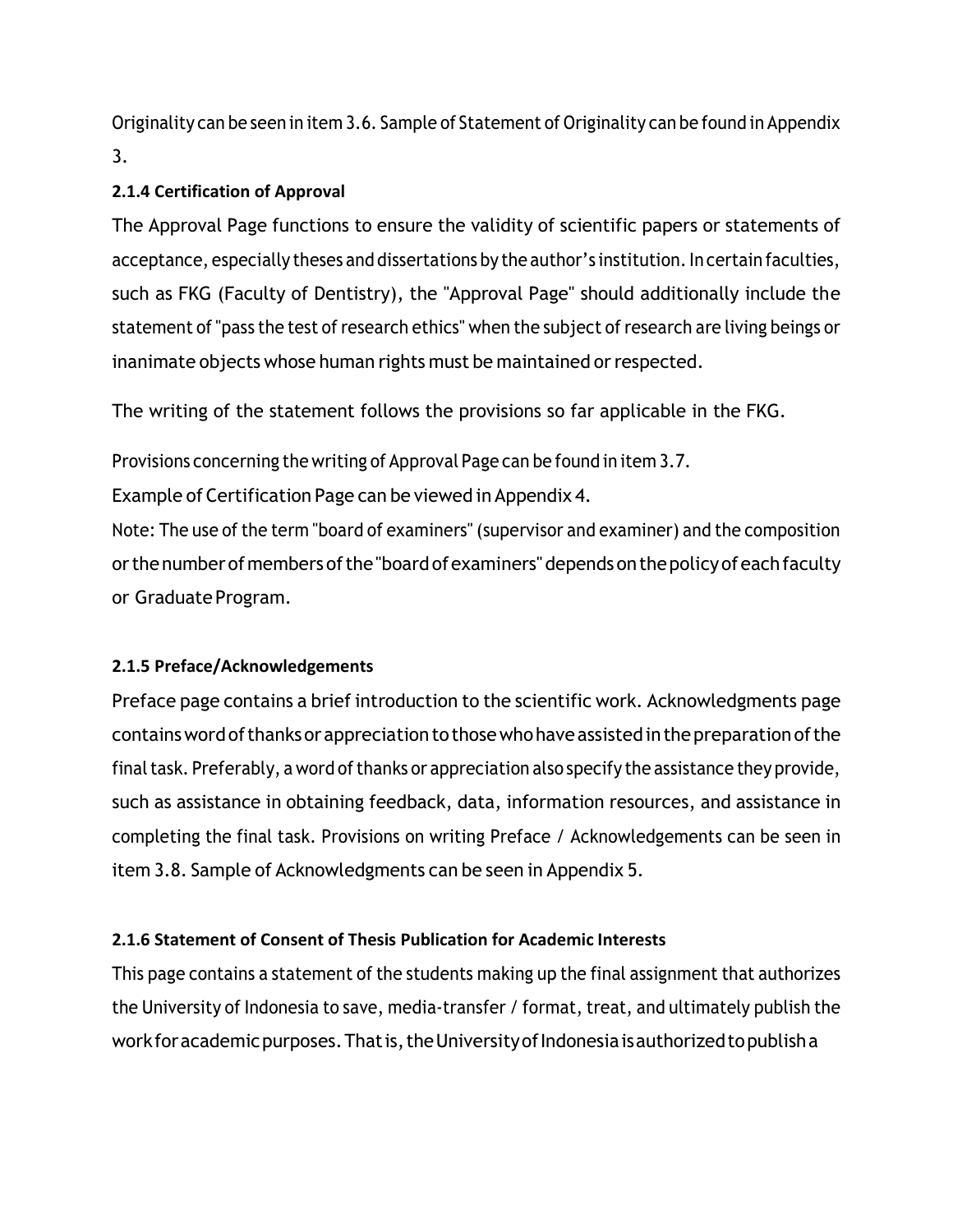thesis / final project for the sake of scientific development, while the copyright remains with the author. Example of the Statement can be found in Appendix 6.

#### <span id="page-7-0"></span>**2.1.7 Abstract**

Abstract is a summary of a final project that contains issues, objectives, research methods, results, and conclusions. Abstract is made to facilitate the reader quickly understand the content of the final project to decide whether to read further or not. Provisions relating to the writingofabstractscanbeseeninitem3.10.AbstractexamplecanbefoundinAppendix7.

#### <span id="page-7-1"></span>**2.1.8 Table of Contents**

Table of Contents includes all of the parts of the final project and their respective page numbers, which are written the same as the contents concerned. Typically, for a clear and concise table of contents, the second and third sub‐sections should not be written. Provisions relating to the writing of Table of Contents can be seen in item 3.11. Example of Table of Contents can be seen in the Appendix 8.

## **2.1.9 List of Tables, List of Figures, and Other List**

List of tables, figures, and other list contains the names used for tables, figures, etc. included in the final task. The writing of names of table, figures, and so forth uses capital letters at the beginning of a word (title case). Provisions relating to the writing can be seen in item 3.14.

#### <span id="page-7-2"></span>**2.2 MAIN BODY**

Content of the final project is delivered in a number of chapters. The Faculty determines the division of chapters from the introduction to the conclusion as needed, or the rules contained in item 3.13.

#### <span id="page-7-3"></span>**2.3 BACK MATTER**

This section consists of: a. List of References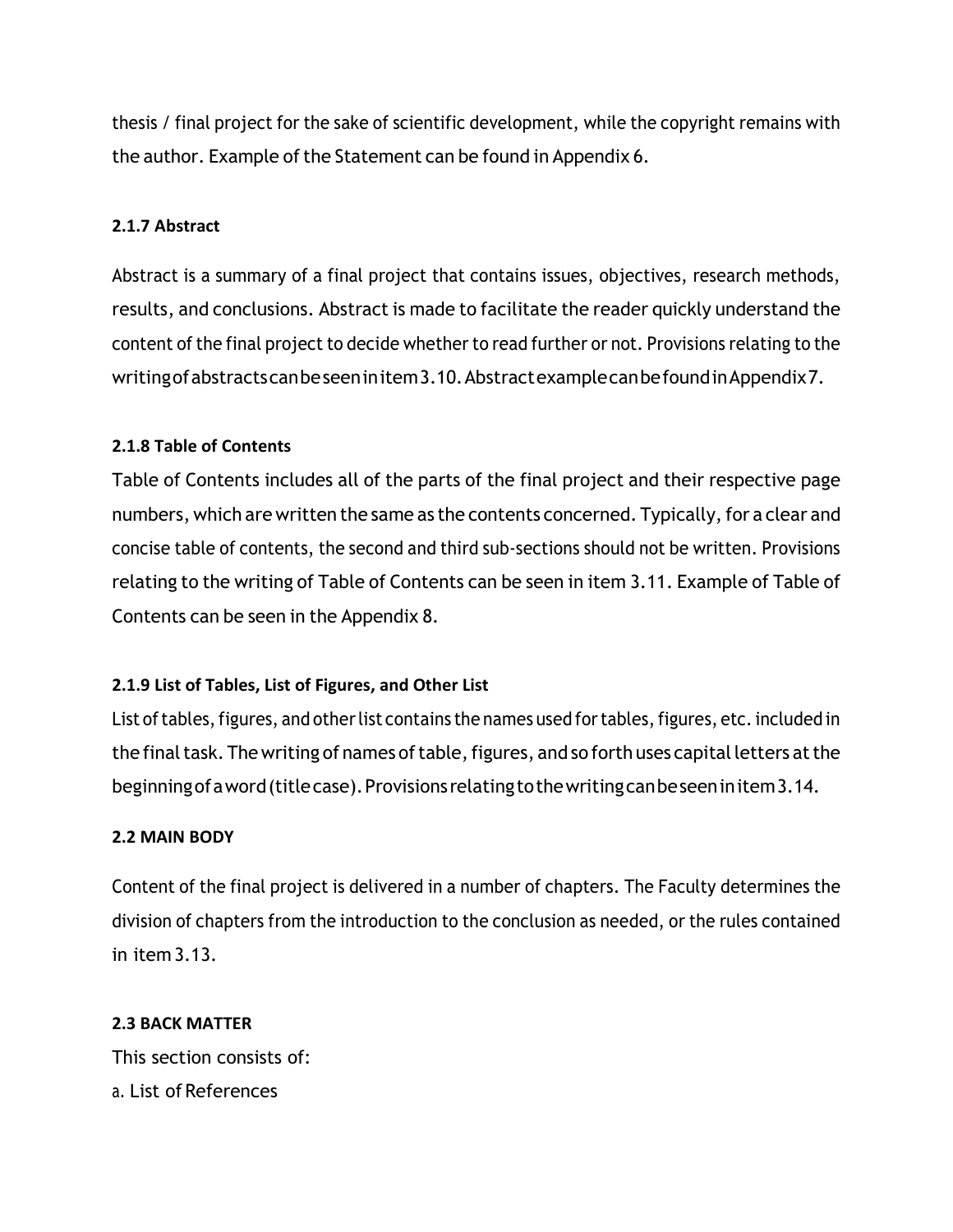## b. Appendices (ifany)

#### **2.3.1 List of References**

ListofReferenceisalistofreadingsources,orareferenceorbenchmarkandthebasisofthe thesis. It can contain a reference list of books, articles, journals, magazines, or newspapers, interviews, and so forth. It is recommended that 70% of the list of references used is the latest edition (published at least the past 2 years) from international scientific journals.

#### <span id="page-8-0"></span>**2.3.2 Appendices**

Appendices are the complement or the data or processed data that support this thesis, but not included in the content of the final task, as it will disrupt the continuity of reading. Appendices that need to be included are grouped by type, such as schedules, tables, questionnaires, figures, graphs, design. Grouping of appendices conforms to the policy of the Faculty.

#### **3. PRESENTATION**

Appearanceisanimportantfactortorealizetheneatanduniformfinalproject.3.1**Paper**

Paper specifications that are used:

- ‐ Type: HVS
- ‐ Color: Plain White
- ‐ Weight: 80 grams
- ‐ Size: A4 (21.5 cm x 29.7 cm)
- <span id="page-8-1"></span>**3.2 Typing**

a) The printing is done on one side of paper (single side)

- b) The position of the placement of text on the edge of the paper:
- Left Margin: 4 cm (including 1 cm for binding) from the edge of the paper
- ‐ Right Margin: 3 cm from the edge of the paper
- ‐ Top Margin: 3 cm from the edge of the paper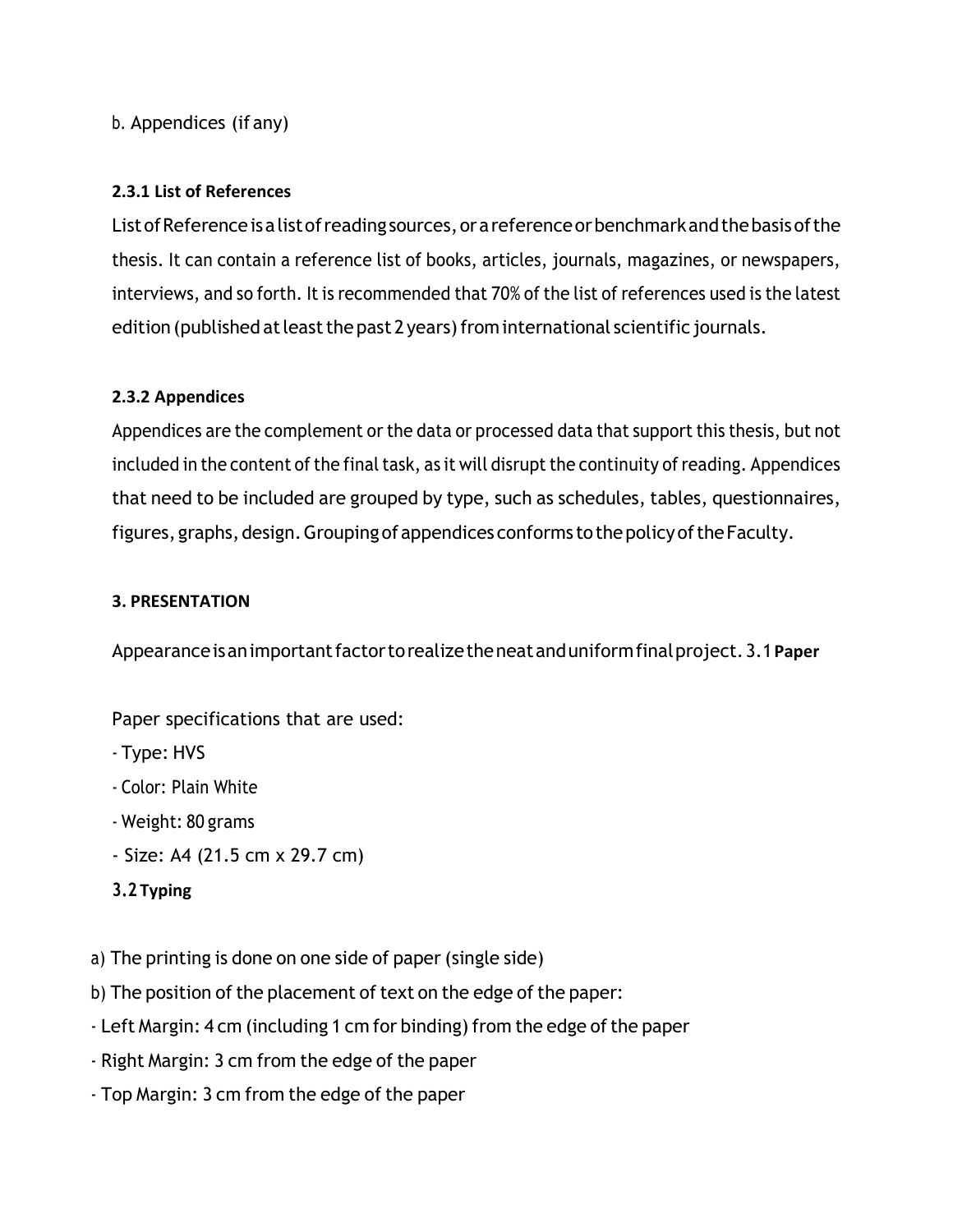- ‐ Bottom Margin: 3 cm from the edge of the paper
- c) Any page of the manuscript final project, from Abstract to List of References should be given the "autotext" in the footer with the inscription of Universitas Indonesia (Arial 10 point bold), written in the align right position.

## *Figure: Position for Text Placing on Margin of Paper*

…..……………………………………………………………………… …………………………………………………………………………. …………………………………………………………………………. …………………………………………………………………………. …………………………………………………………………………. …………………………………………………………………………. …………………………………………………………………………. …………………………………………………………………………. …………………………………………………………………………. …………………………………………………………………………. …………………………………………………………………………. …………………………………………………………………………. …………………………………………………………………………. …………………………………………………………………………

Universitas Indonesia

d) Use the font Times New Roman 12 points (actual size) and type neatly (left and right justify).

- e) Typing is done by spacing 1.5 (Line spacing = 1.5 lines).
- f) The letter printed from the printer must be in dark black and uniform.

#### <span id="page-9-0"></span>**3.3 Page Numbering**

No affix of any kind is given in page numbering. The type of page number is of two kinds: small Roman numerals and Latin numbers.

#### **3.3.1Small Roman Numerals**

- a.Usedfortheearlypartoffinalproject(seeitem2.1),excepttheCover
- Page b. The Position: the center 2.5 cm from the bottom margin of the paper
- c. Especially for the Title Page, page numbering is not written numerical but it remains counted.

#### **3.3.2 Latin Numerals**

a. Used for the content section and conclusion section of the final project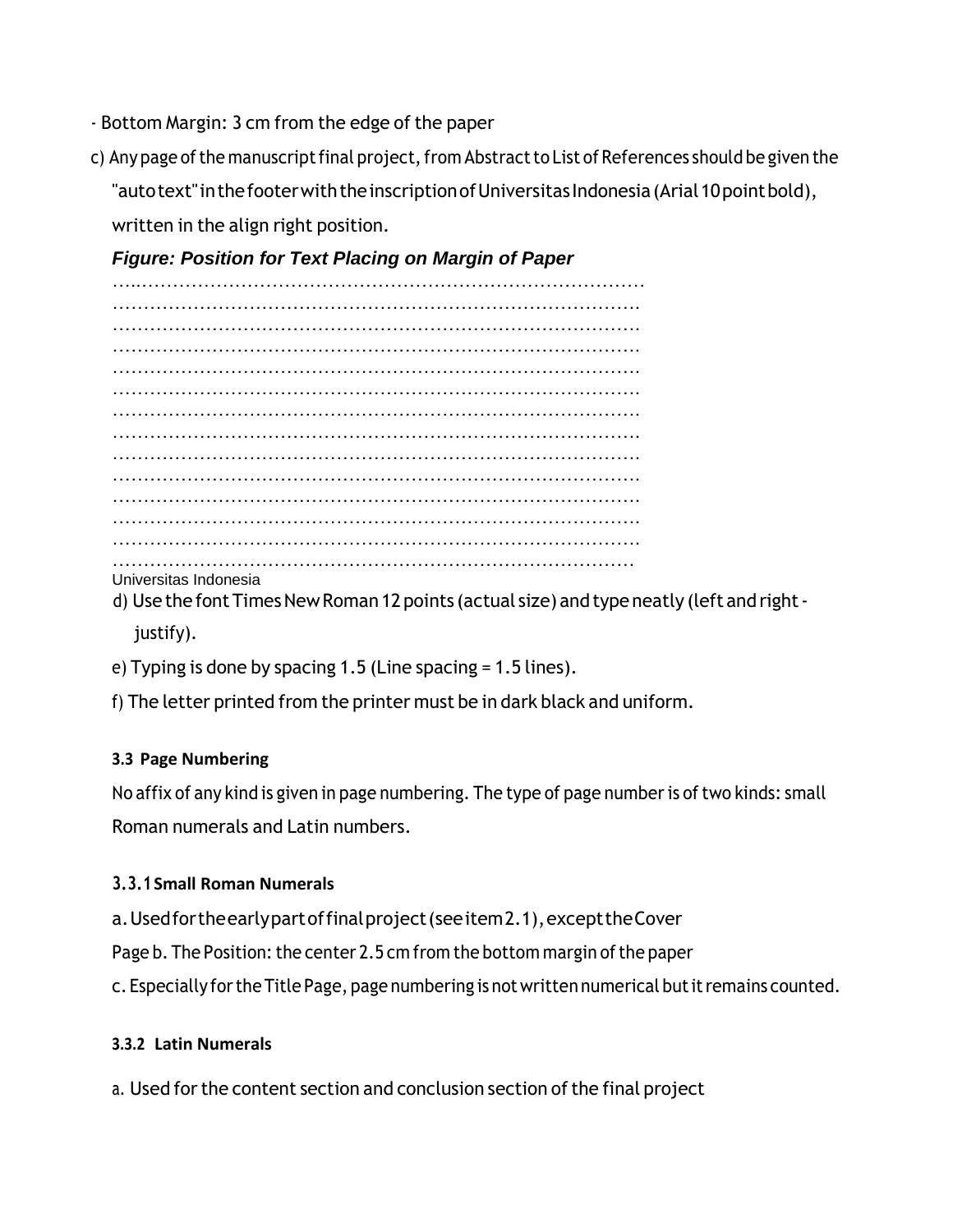- b. The position: the upper right corner, 1.5 cm from the top margin of the paper and 3 cm from the right margin of the paper
- c. Especially for the first page of each chapter, the numbering is placed in the middle,2.5 cm from the bottom margin of the paper.

## <span id="page-10-0"></span>**3.4 Front Cover Page**

The Cover Page of the Final Project, in general, has the following characteristics:

- a. Cover Page of final project (thesis, dissertations, etc.) made of cardboard covered with brown linen paper (for the Thesis / Final Project of Master and Doctoral programs), white (for undergraduate programs).
- b. All letters are printed with yellow gold ink with a single space (line spacing = single) and the size conforms to the example in Appendix 1.

## **Provisions of the Cover Page**

a. Symmetric typed in the middle (center).

The title must not use abbreviations, except for the name or term (e.g., P.T., U.D., and

CV.) and it is not arranged in question sentence and not enclosed with any punctuation. UILogo: Logo of University of Indonesia with a diameter of 2.5 cm and is printed in gold color University of Indonesia

Title

The type or level of final project (thesis, dissertation)

Name

NPM

Faculty

Study program

Location

Month & Year of the Final Project is approved and is written in numbers with four-digit format (example: January 2006)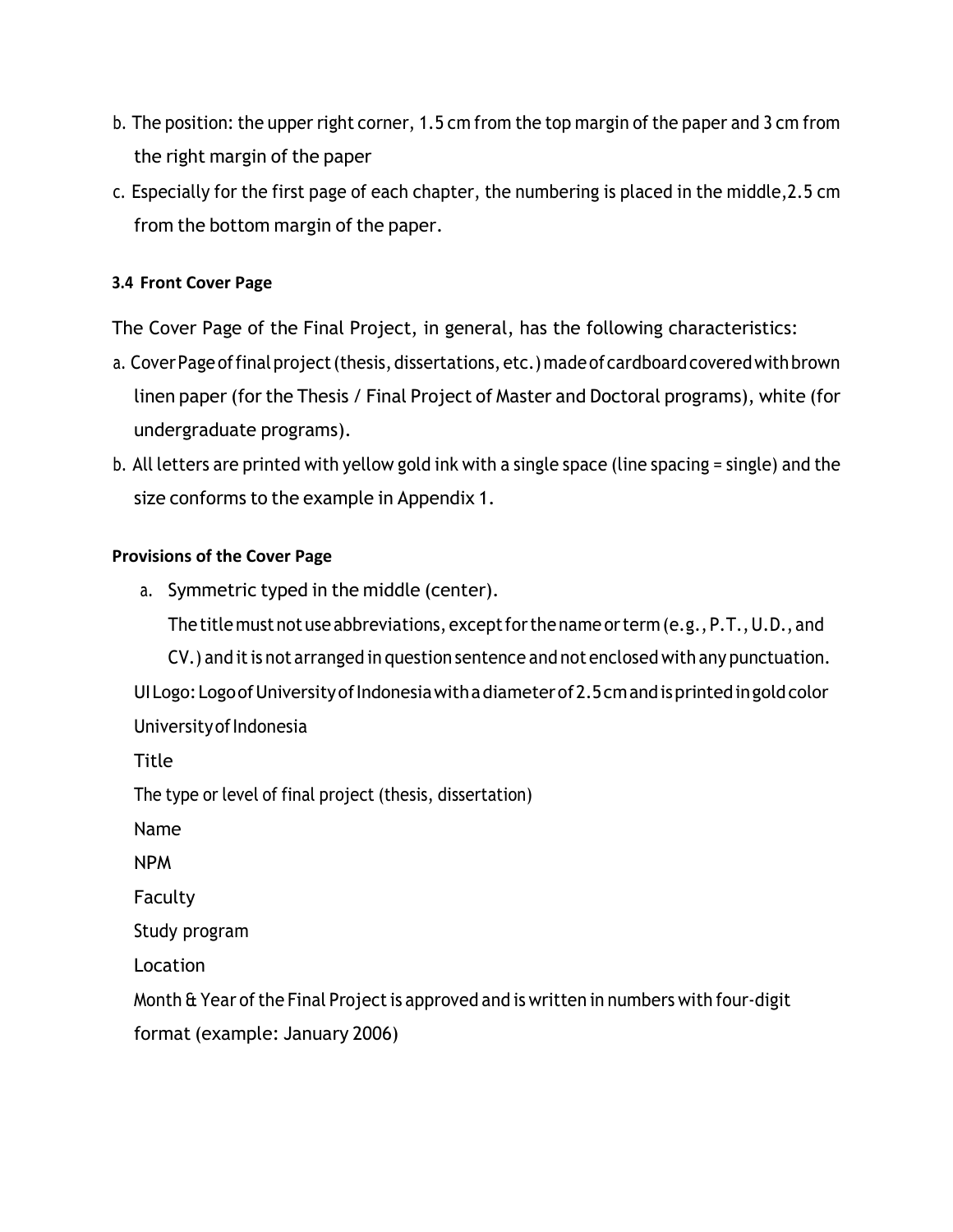- b. The information listed on the cover page is: type of final project, and the title of the paper. The information listed uses all capital letters, with the font of Times New Roman 12 points, and written in the middle of the cover page (center alignment).
- c. The cover page must not be iron‐angled on the ends.

#### <span id="page-11-0"></span>**3.5 Title Page**

Title page of the Thesis / Final Project , in general, is as follows:

- a. Title Page format is the same as the Cover Page format, only that there is the additional description explaining the purpose of drawing up the Final Project.
- b. All letters are written with single spacing (line spacing = single) and the size conforms to the example in Appendix 2.

## <span id="page-11-1"></span>**3.6 Statement of Originality**

The page of Originality Statement written with double spacing (line spacing = double), using font type of Times New Roman 12 point with a position in the middle of the page (center alignment) in accordance with the example in Appendix 3.

#### <span id="page-11-2"></span>**3.7 Approval Page**

Approval Page of the Thesis / Final Project is written by a single space (line spacing = single), font type of Times New Roman 12 points in accordance with the example in Appendix 4.

## **3.8 Preface / Acknowledgements**

The page of Preface or Acknowledgments of the Thesis / Final Project, in general, is as follows:

- a. All letters are written with the type of Times New Roman 12 point, 1.5 spacing (line spacing = 1.5 lines) and size according to the example in Appendix 5.
- b. Title of Preface or Acknowledgments are written with the type of Times New Roman 12 point, bold and uppercase.
- c. The order of the parties receiving a word of thanks starts from the outsiders, then the family or friends.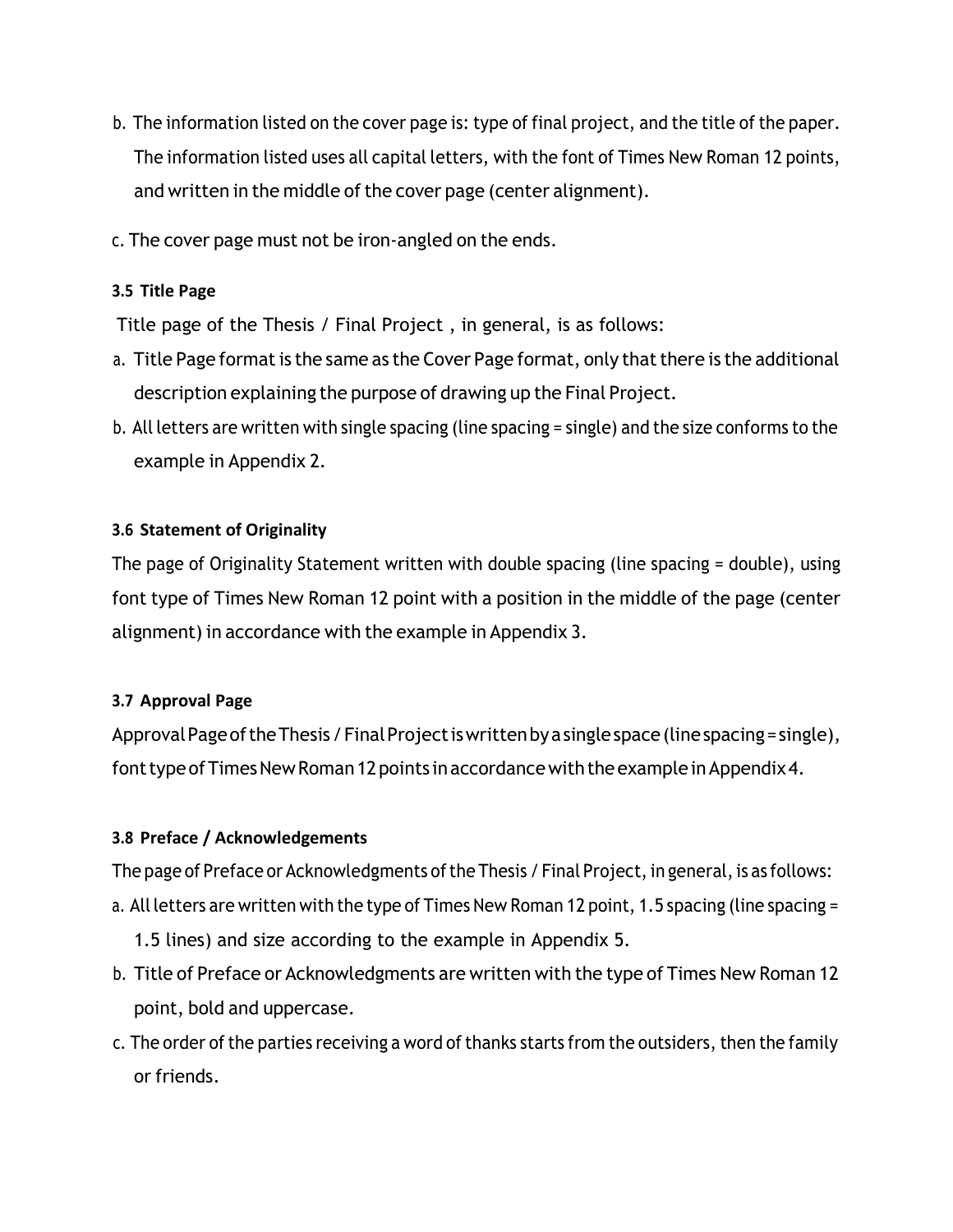d. ThedistancebetweenTitleandcontentsofPreface/Acknowledgements is2x2spaces.

# 3.9 **Statement of Consent of Thesis Publication for Academic**

**Interests** The page of the Statement, in general, is as follows:

- a. All letters are written with the type of Times New Roman 12 point with 1.5 spacing (line spacing = 1.5 lines) and size according to the example in Appendix 6.
- b. Especially for the title of Statement of Consent of Thesis Publication for Academic Interests, it is written with the type of Times New Roman 12 point, bold and uppercase (capital) with a single space (line spacing = single)

# **3.10 Abstract**

Abstract writing provisions are as follows:

- a. Abstract is a summary or overview of the core of the Final Project.
- b. Aminimumof75wordsandamaximumof100wordsinoneparagraph,typedinTimesNew Roman font type 12 points, single spacing (line spacing = single).
- c. Abstracts are arranged in two languages, namely Indonesian and English. Each language version follows the provisions of point b.10
- d. Where possible, typing for Indonesian and English abstracts is put in one page.
- e. Student's name (without NPM) and Study Programs are written in the abstract with additional information such as Title of Thesis / Final Project
- f. Written at the bottom of Abstract is the Keyword. For the Abstract in Bahasa Indonesian, the Keywords given are in Bahasa Indonesian. For the Abstract in English, the Keywords are in English (equivalentwords).
- g. All foreign terms, except proper names, are in italics. Example of Abstract examples can be found in Appendix 7.
- h. The abstract should be determined by each discipline.

## **3.11 Table of Contents**

The page of Table of Contents of the Final Project in general is as follows: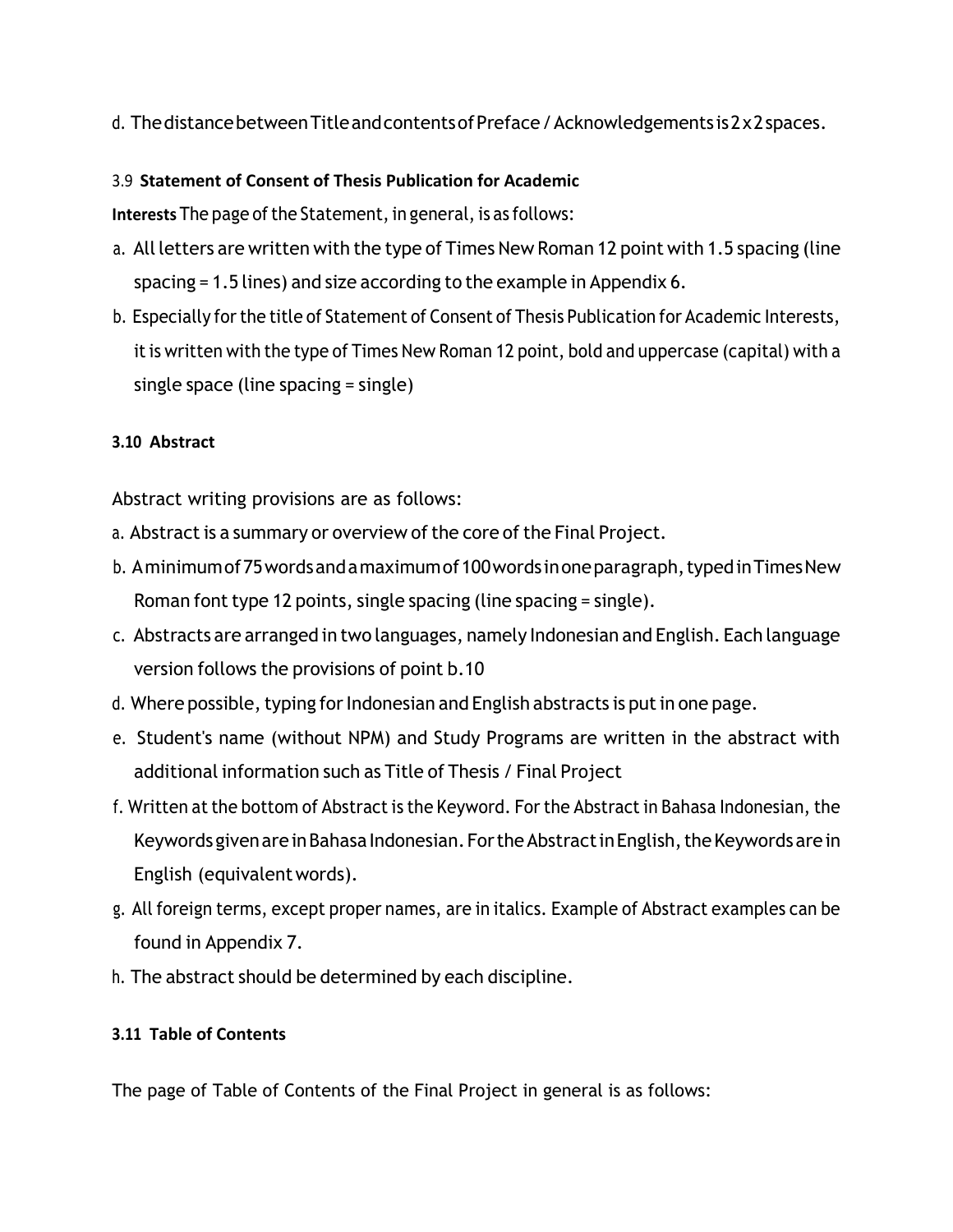- a. AlllettersarewrittenwiththetypeofTimesNewRoman12pointwithsinglespacing(line spacing =single).
- b. Especially for the title of each chapter, it is written in Times New Roman 12 point, bold and upper case (capital). Example of Table of Contents can be viewed in Appendix 8.
- c. The distance between the content of Contents title is three spaces.

## **3.12 List of Tables, List of Figures, and Other List**

The provisions for writing List of Figures of the Final Project in general are as follows:

- a. All letters are written with the type of Times New Roman 12 points in a single space (line spacing = single) according to the example in Appendix 9.
- b. EspeciallyforthetitleofListofFigures,itiswrittenwithfonttypeofTimesNewRoman12 point, bold and upper case (capital).

#### **3.13 Section of Content**

The main the body/subject of the thesis / Final Project includes a description / explanation / analysis conducted by the author. Elaboration includes a literature review, research methods, and results and discussion. The use of the term or title of each chapter and subsection, as well as the addition of subsection conforms to the policy of each faculty. For example, "Review of Books" or "Literature Review", "Discussion" or "Analysis". Likewise, the systematic structures generally used in writing of the final project are as follows:

#### **1. INTRODUCTION**

## **1.1 Subsection of First Level**

- 1.1.1 Subsection of Second Level, First Point
- 1.1.2 Subsection of Second Level, Second Point
- 1.1.2.1 Subsection of Third Level, First Point

Subsection Leveling can be done up to the maximum of three levels.

#### **Provisions for the writing of each chapter**

a. Each chapter begins on a new page.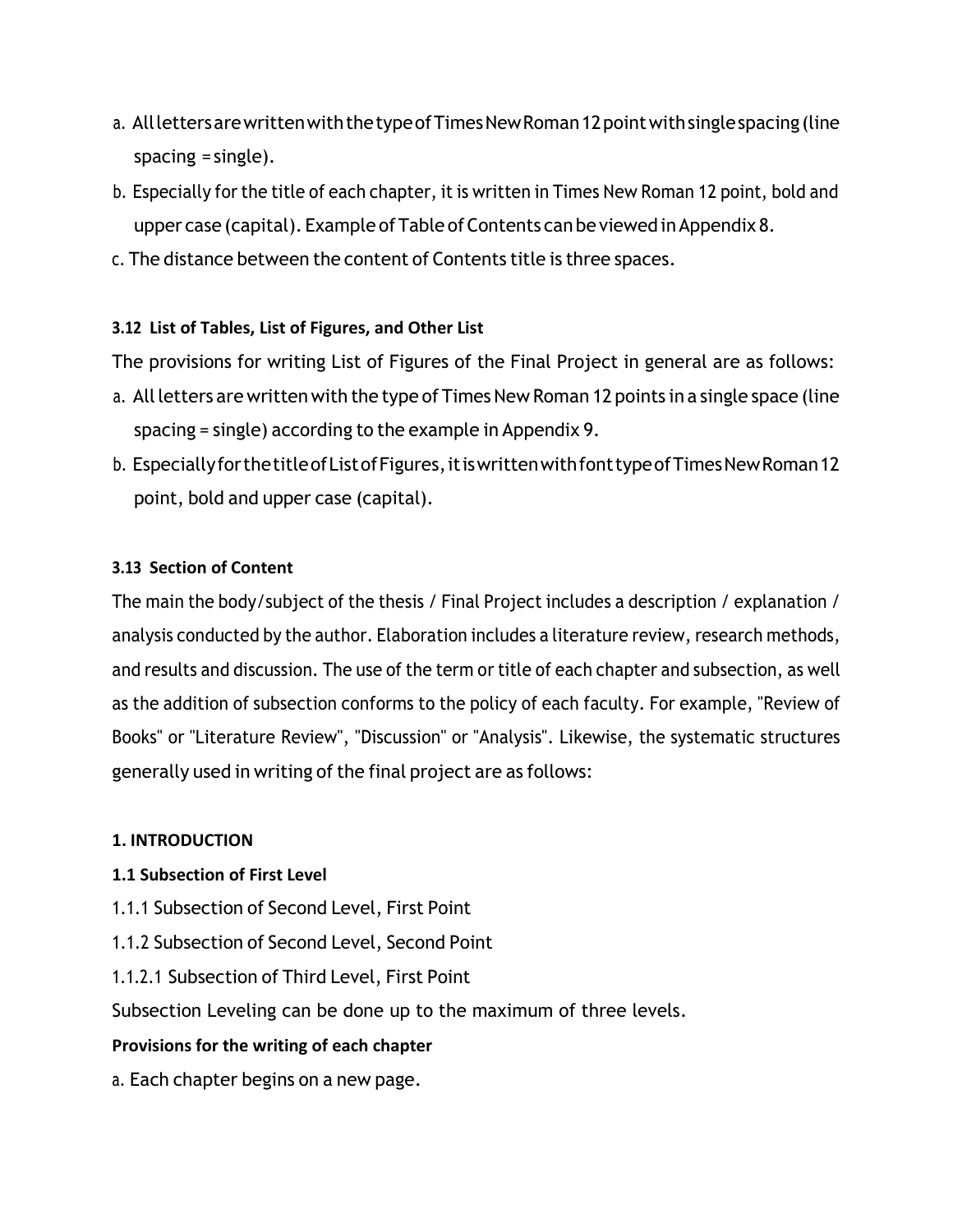- b. Chapter title is typed entirely in capital letters, symmetrically in the middle (center), bold (bold), with no under‐line, does not end in a point, and one symmetric space center(center), if they are more than one line.
- c. Chapter headings ‐ always begin writing of the word 'Chapter' and the Arabic number showing the relevant chapters and they are written with capital letters, Times New Roman type, 12 points, and the bold (bold).

## **Sample of writing the chapters:**

## **CHAPTER 2**

## **LITERATURE REVIEW**

d. In inter-chapter transitions, it does not need to be given a special page inserts. One that is not a subordinate of the title of the paper should be written with the following code.

Bullet or the letter: if it will not be referred in other parts of the final project, free in form, provided a basic shape (round, square, minus sign), and consistent in the overall final project.

The letter: if it will be referred in other parts of the final project, the letter should be used to avoid confusion with the use of numbers for chapters and sections.

The form is free, as long as it is consistent in the overall final project, for example:  $a$ . or  $a$ ) or  $(a)$ . This is the last level, in the sense of not having a sub‐detail in it. Examples of prohibited use of sub‐detail are as follows.

The types of computer operating systems include:

DOS

Windows

Windows 3.xx

Windows 95/98

Windows NT

UNIX

Linux

#### **3.14 Tables and Figures**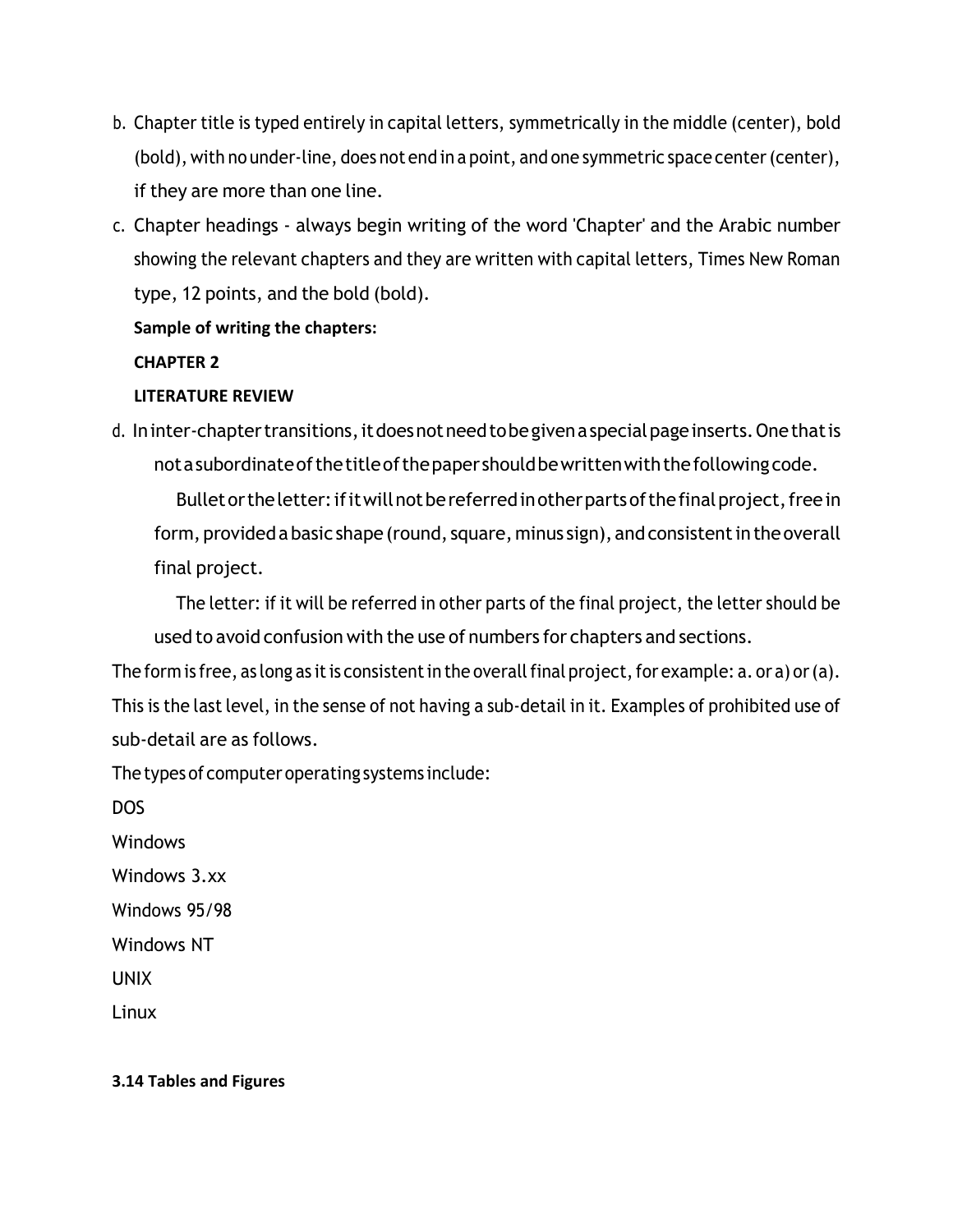Classifiedfigures are pictures, graphs, and diagrams. Provisions of making tables andfigures are as follows.

- a. Figures, graphs, and diagrams are named
- b. Writing the names of table, figures, and other uses capital letter at the beginning of a word (title case)
- c. Table and figures are placed between the text of the most widely discussed. Tables and figuresmustbemadeinsuchawaythatitcanstandalone,tobeunderstoodbythereader without reading the caption in the text.
- d. Ifthetableiswritteninthelandscapeposition,theupper sideofthetableis theparttobe bound
- e. Tables and figures are always symmetric in the middle (center) of the page.
- f. Number of tables and figures should include the chapter number's tables and figures are located. For example, table 1.1 means the first table in chapter 1. If in a final project there is only 1 (one) table or a figure, it does not need to be numbered.
- g. List of notations and abbreviations is written with the original letters (capital orlowercase is not made) and arranged alphabetically. The writing is sorted from lowercase letters, uppercase letters, and symbols (example: a, B,?)
- h. Writing the title of tables and figures

Tables: Heading is written on the table, align text left or symmetrical in the middle (center) is 1.5 spaces to the table in question. Table headings are written immediately following the table number.

Picture: Heading is written under the figure with 1.5 spaced, symmetrical (center) of the figure in question. Figure Headings are written immediately following the figure number.

- i. Writing the source of figures and tables.
- $\square$  The table: source of table (if not processed by oneself) is written at the bottom of the table with a 1.5 spacing of tables, font type Times New Roman upright 10 points. Sources that are processed further need to be noted "has been reprocessed."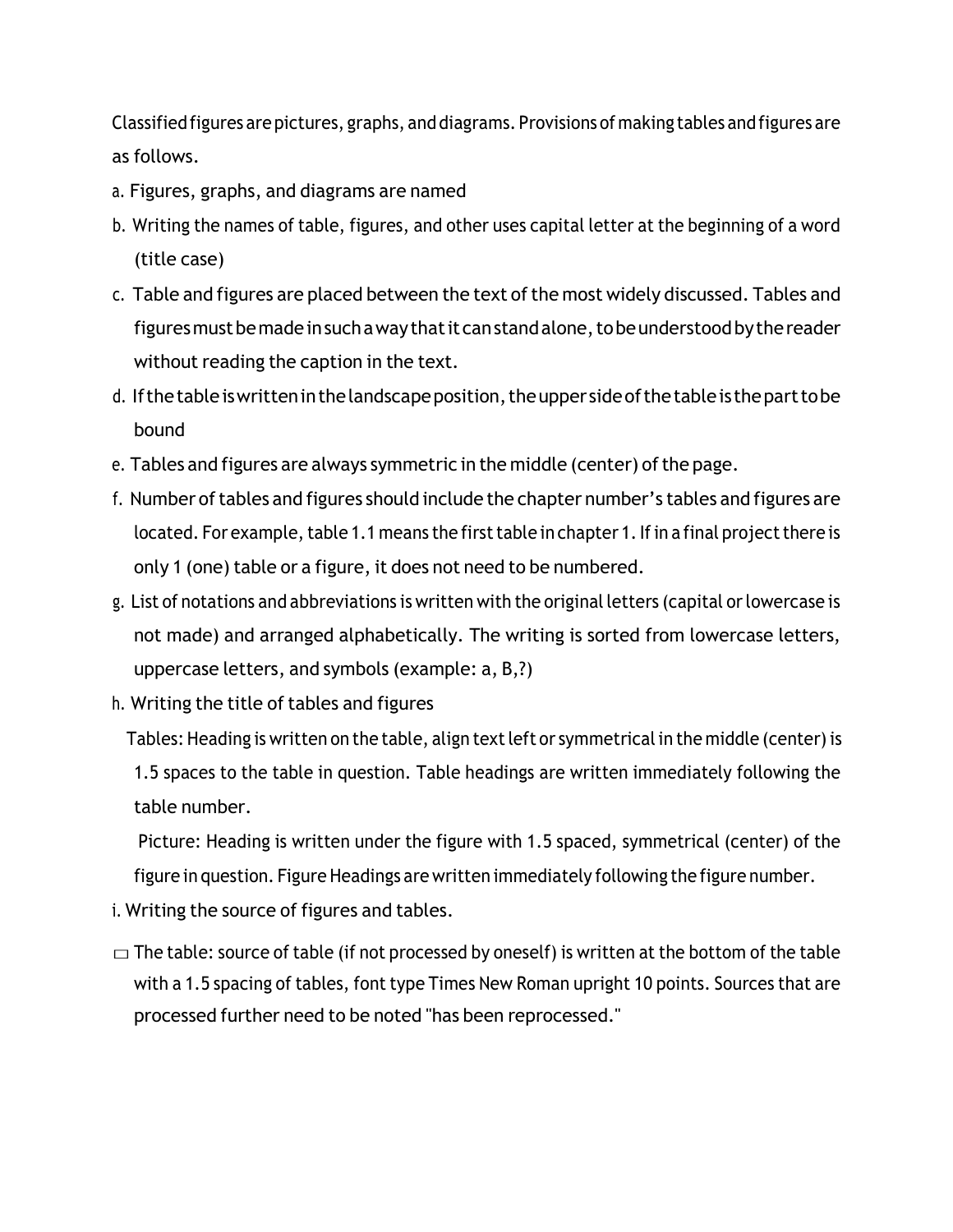- $\Box$  Figure: the source of figure (if not processed by oneself) should be written at the bottom of the title of the figure with 1.5 spaces from the figure, font type of Times New Roman upright 10points ..Sources thatareprocessedfurtherneedtobenoted"hasbeenreprocessed."
- j. Tables or figures are placed three spaces after the text. There is a distance of 1.5 spaces from the last line of the title picture when writing the text after the table or figure.
- k. If the title of a figure or a table exceeds one line, it is written in the symmetrical center and typed with single spacing.
- l. Iftables and figures are too long, it may be broken and continued by typing the number and description of the "continuation" in parentheses.
- m. The provisions when table and the figure are too wide are as follows:
- $\Box$  They are placed lengthwise on a separate page;
- $\Box$  They are placed on wider paper and then folded so that the width does not exceed the paper format;
- $\square$  The size is reduced to conform to the Final Project format, but the size of the letters contained in it should not be smaller than 10 points (actual size).

## **3.15 Mathematical Equations**

Mathematical equations are better written in the common form in mathematics, even if it is oneline.Allmathematicalequationsarewrittenwithtabulators1.5cmfromtheleftand should have numbers written next to them and placed align to the right against the right border of the typing.

Example:

M Q 209 43, 530 + = (5.1)

Description: 5 means the equation is written in chapter 5, while 1 means that the equation is the first mathematical equation numbered in that chapter.

#### **3.16 Numbers**

WritingnumbersfollowsthesameruleasthatonImprovedSpellingGuidanceofnewedition.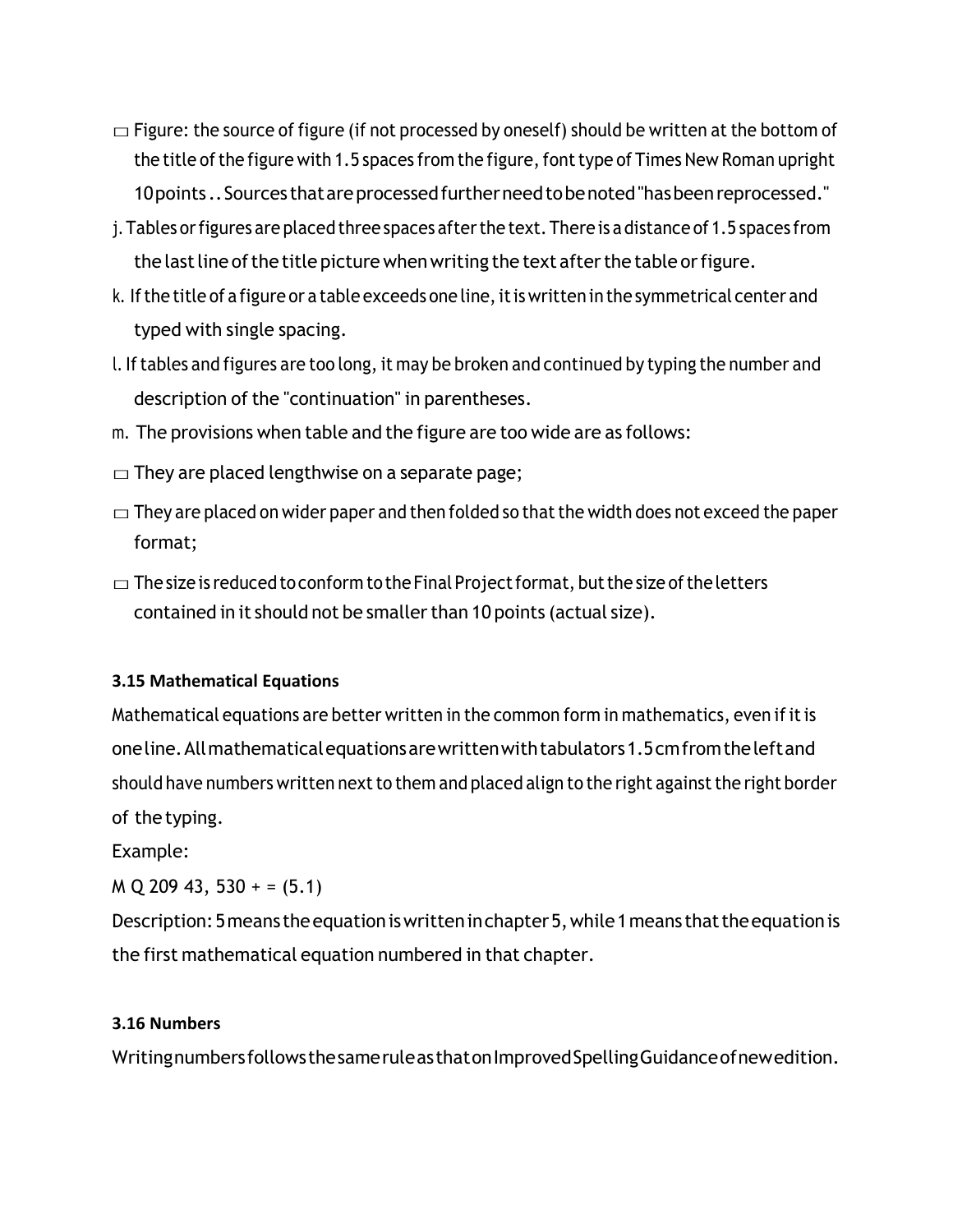#### **3.17 List of References**

Growing types of media have made it possible for authors to search for sources of information from various types of media. The development is followed by the development of various formats of writing citations and reference list. Each faculty / department has the right to determine its own format of writing a citation to use.

Appendix 11 only gives an example of writing citations based on APA and MLA format. The Faculty is free to adopt other formats of writing a list of references.

## **3.18 Appendices**

Provision on writing appendices is as follows.

- a. number and title of appendix are written on the top right corner of the page (right aligned) with an upright font type of Times New Roman 12 points.
- b. title of appendix is typed on one line using a capital letter at the beginning of the word (title case).
- c. Appendix of more than one page, on the next page it is marked as "continuation" in parentheses at the top right corner of the page (right aligned).
- d. The content and order of the appendices classification conform to the faculty policy.

## **4. LIST OF REFERENCE**

Bekerian, D.A. (1973). In search of the typical Eyewitness. American Psychologist, 48, 574‐576. Bjork, R.A. (1989). Retrieval inhibition as an adaptive mechanism in human memory. In H.L.Roediger III & F.I.M. Craik (Eds.), Varieties of memory & consciousness (pp. 309‐330). Hillsdale, NJ:Erlbaum.

Cone, J.D., & Foster, S.L. (1993). Dissertations and theses from start to finish: Psychology and related fields. Washington, DC: American Psychological Association. National Institute of Mental Health. (1990). Clinical training in serious mental illness (DHHS Publication No. ADM 90‐1679). Washington, DC: U. S. Government Printing Office.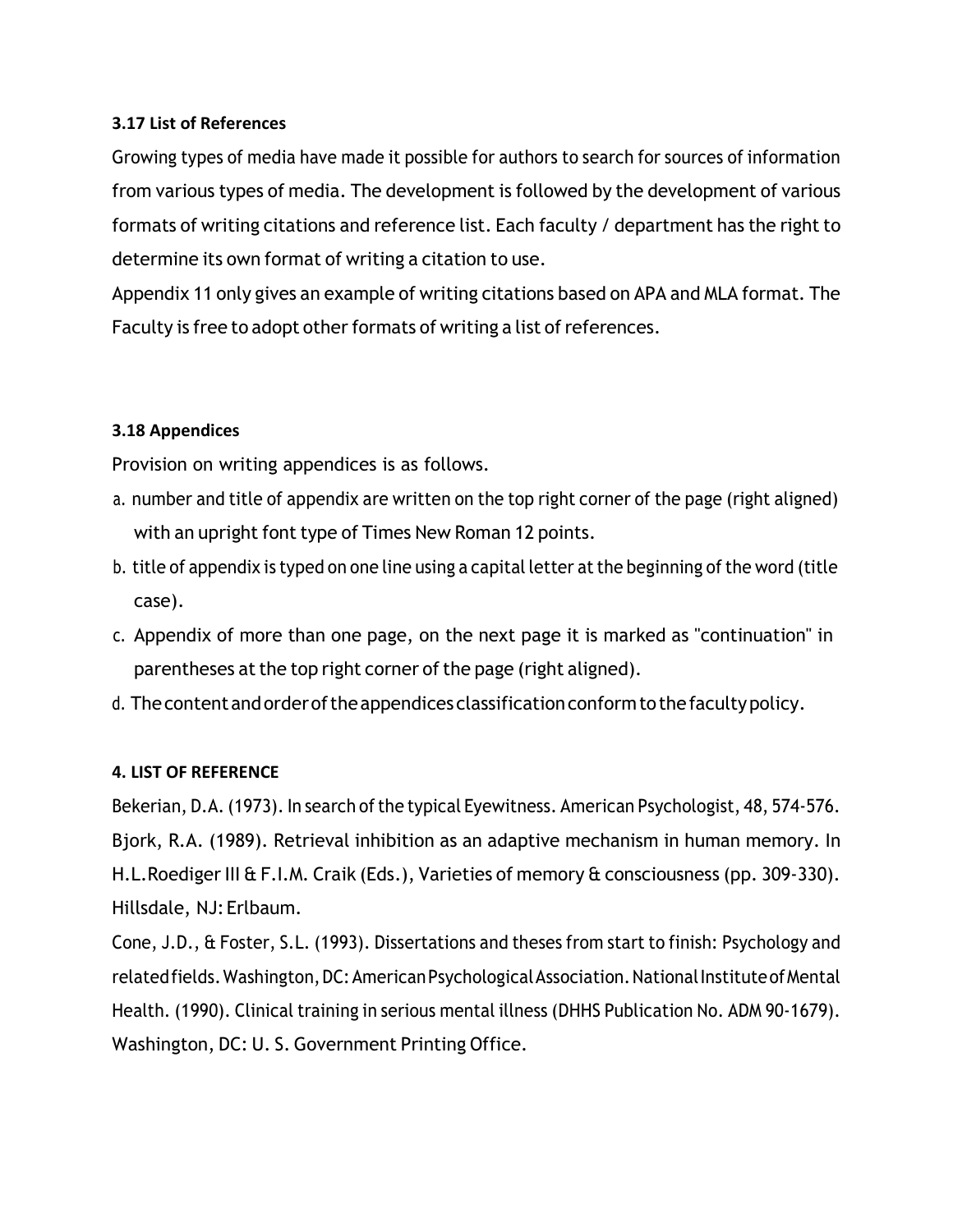New Drug Appears to sharply cut risk of death from heart failure. (1993, July 15). The

Washington Post, p.A12.

Rheingold,H.(1993).Thevirtualcommunity.August17,1996.

http://www.wellcom/user/vcbook/

Strunk,W.(1995,May).Theelementsof style(online).January5,1999.BartlebyLibrary.

University of Indonesia (2004). Introduction to scientific writing (to be added with Thesis Writing Guide used by the Faculties in the UI)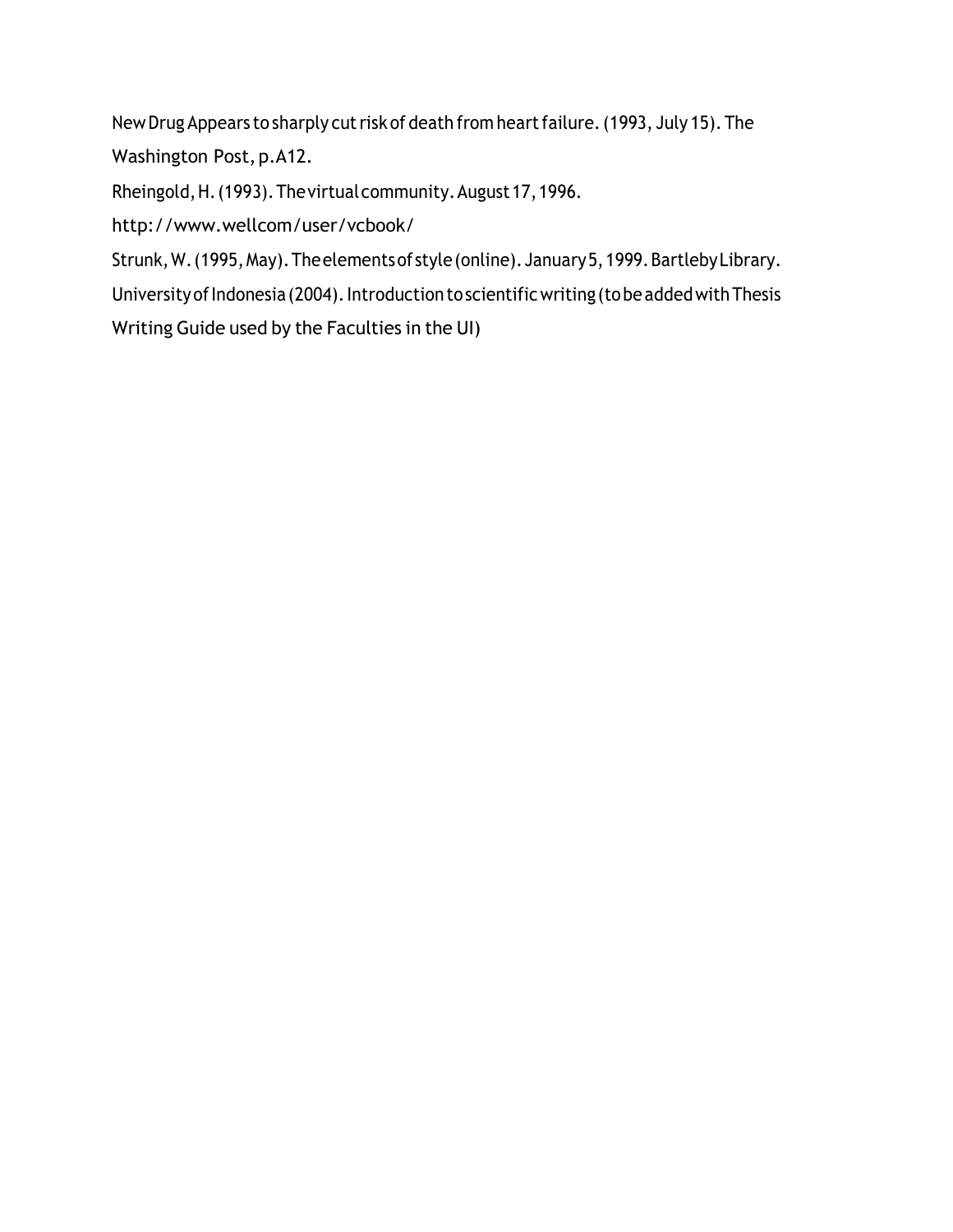**Appendix 1: Sample of Cover Page**

**UNIVERSITAS INDONESIA**

**TITLE**

**(size: 14 Times New Roman)**

**THESIS / DISSERTATION**

**(size: 14 Times New Roman)** 

**NAME**

**NPM**

**FACULTY ................................................. ................**

**STUDY PROGRAM ................................................. ..........................**

**PLACE**

**MONTH & YEAR**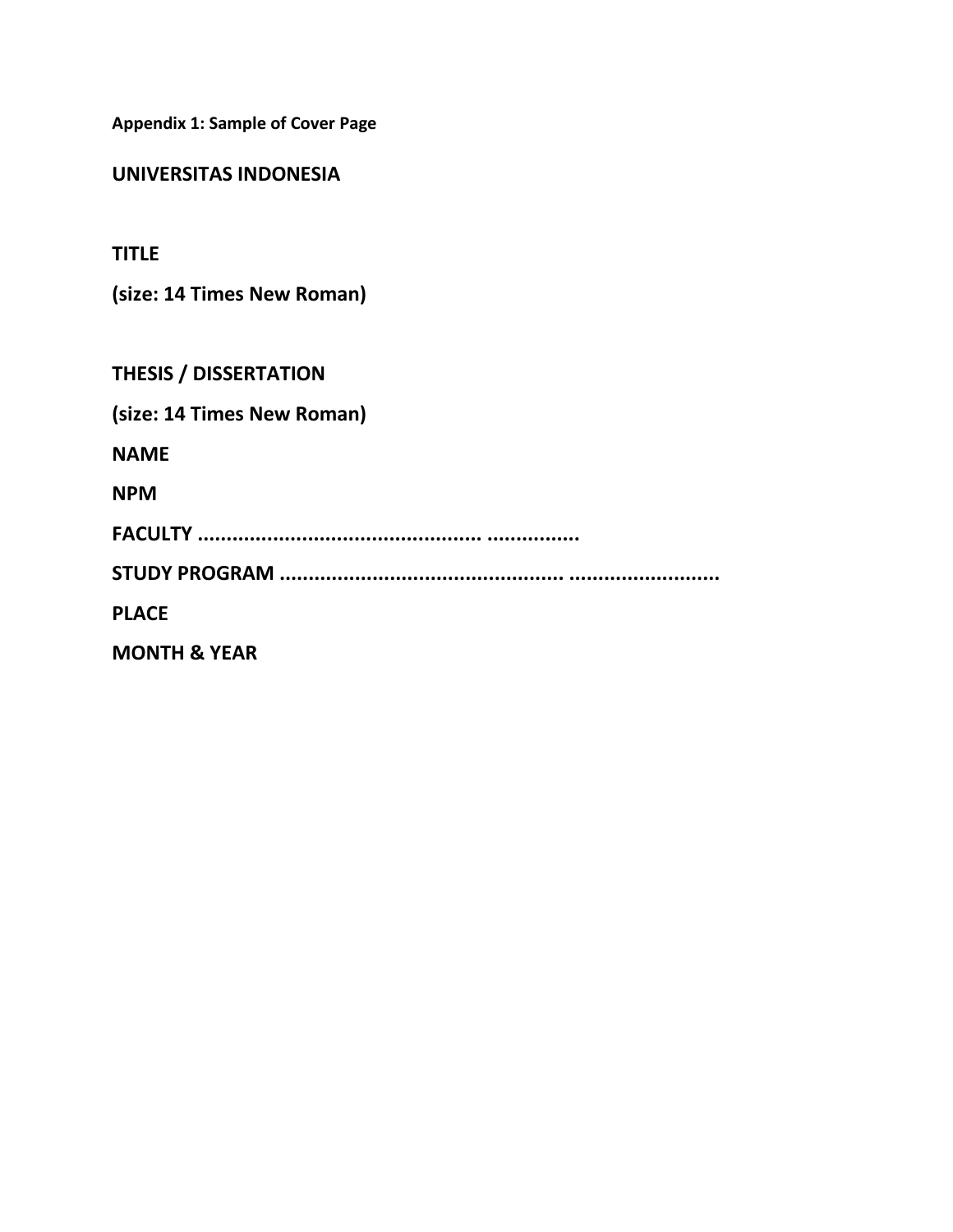**Appendix 2: Sample of Title Page** UNIVERSITAS INDONESIA TITLE (size: 14 Times New Roman) THESIS /DISSERTATION (size: 14 Times New Roman) A thesis submitted in partial fulfillment of the requirements for the degree of ….. NAME NPM FACULTY ................................................. ................... STUDY PROGRAM................................................ ............. SPECIALITY ....................................... PLACE MONTH & YEAR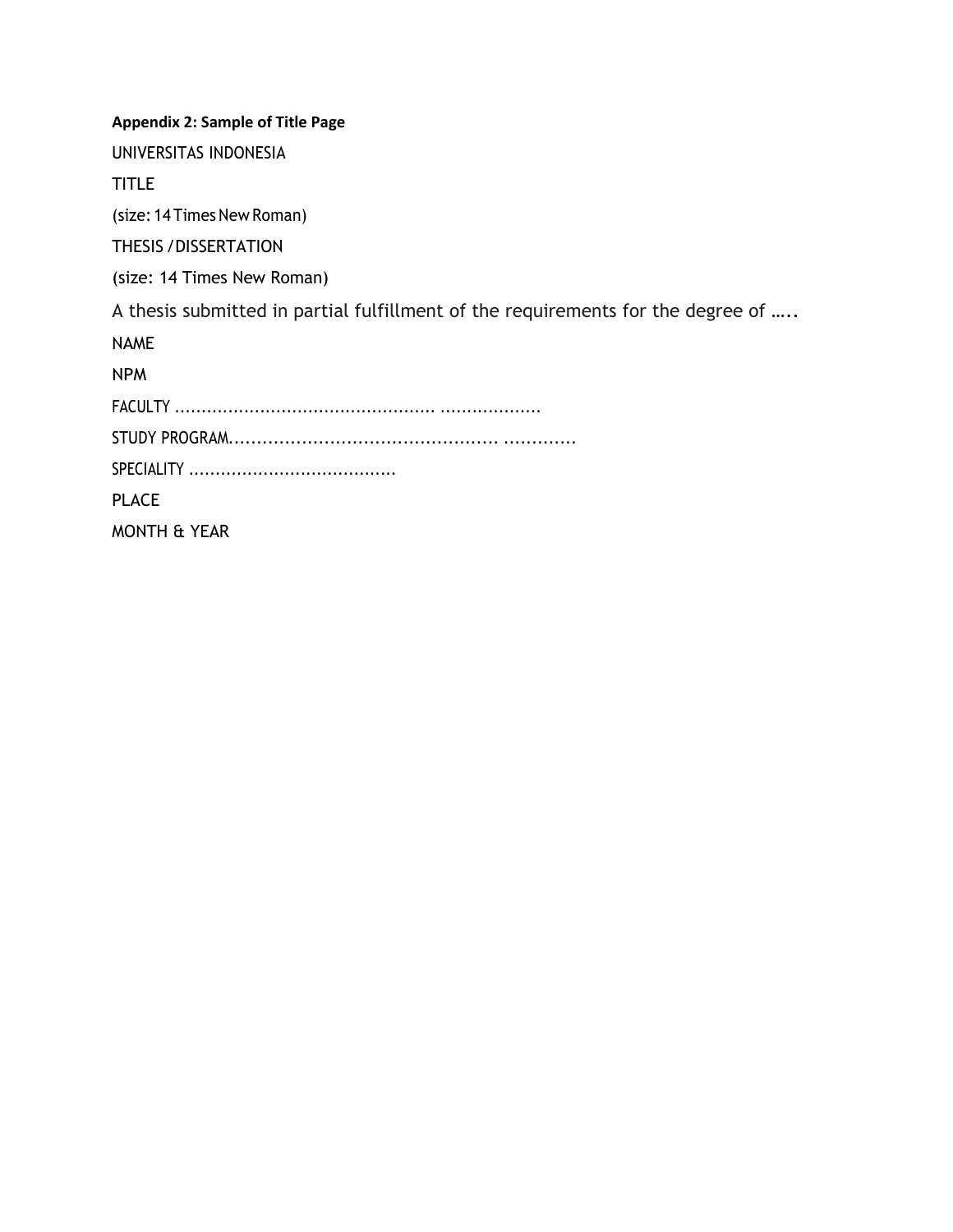**Appendix 3: Sample Statement of Originality page** 

**STATEMENT of Originality**

**I hereby declare that this Thesis/Dissertation is my own work, and all sources either cited or referred have been properly acknowledged.**

| Name:        |
|--------------|
| <b>NPM: </b> |
| Signature:   |
| Date:        |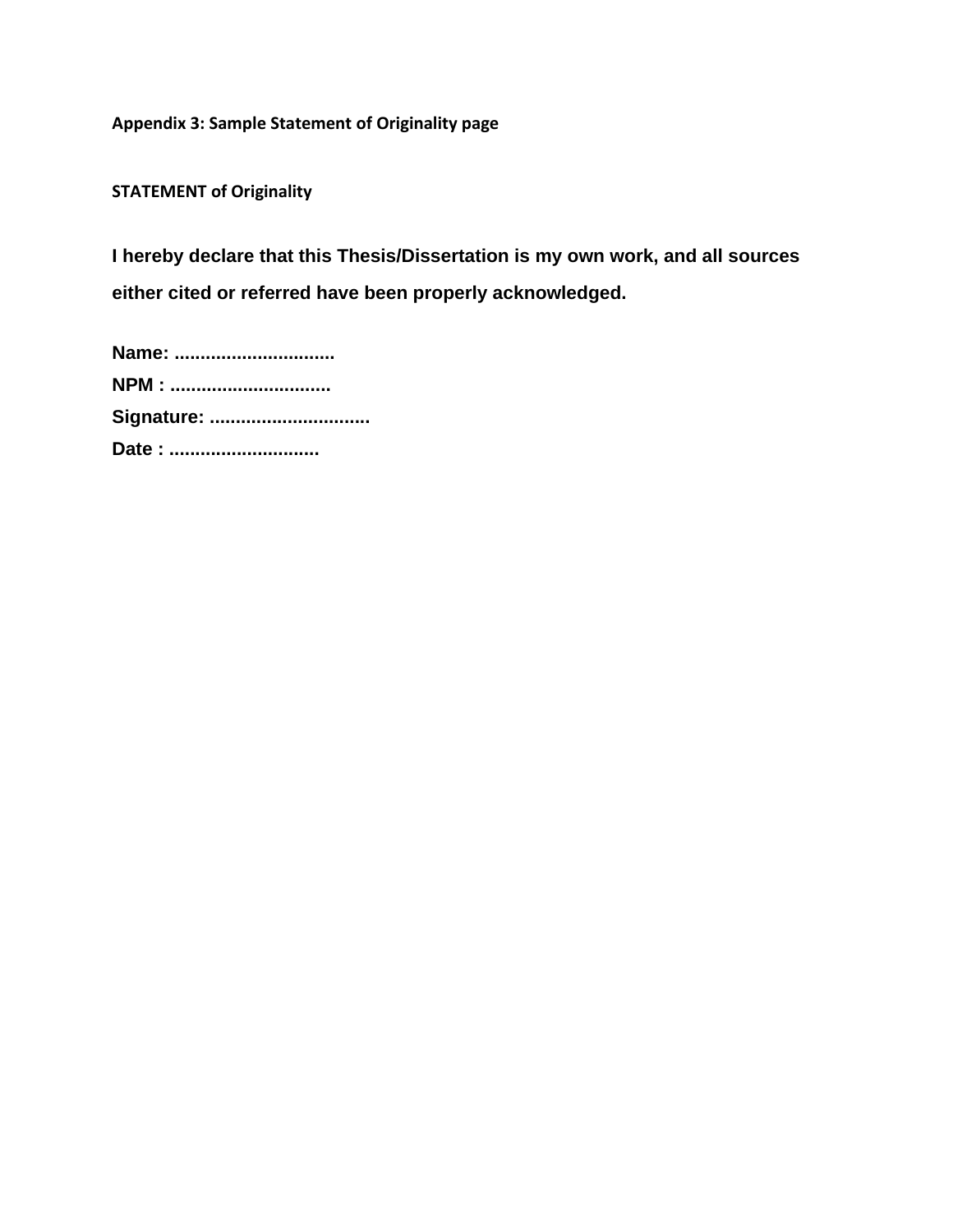#### **Appendix 4: Sample Approval Page (S1)**

#### **CERTIFICATION OF APPROVAL**

This thesis is submitted by:

Name:

NPM:

Study Program:

Thesis Title:

Has successfully defendedin the presence of Board of Examiners and accepted in partial

fulfillment of the requirements for the degree of.......

........................ at the Study Program..........................................................................................................,

Faculty ................. , Universitas Indonesia

#### Board of Examiners

| Advisor:  | $(Signed \dots \dots \dots \dots \dots \dots)$ |
|-----------|------------------------------------------------|
|           | $(Signed \dots \dots \dots \dots \dots \dots)$ |
|           |                                                |
| Examiner: | $(Signed \dots \dots \dots \dots \dots)$       |
|           |                                                |
| Date:     |                                                |